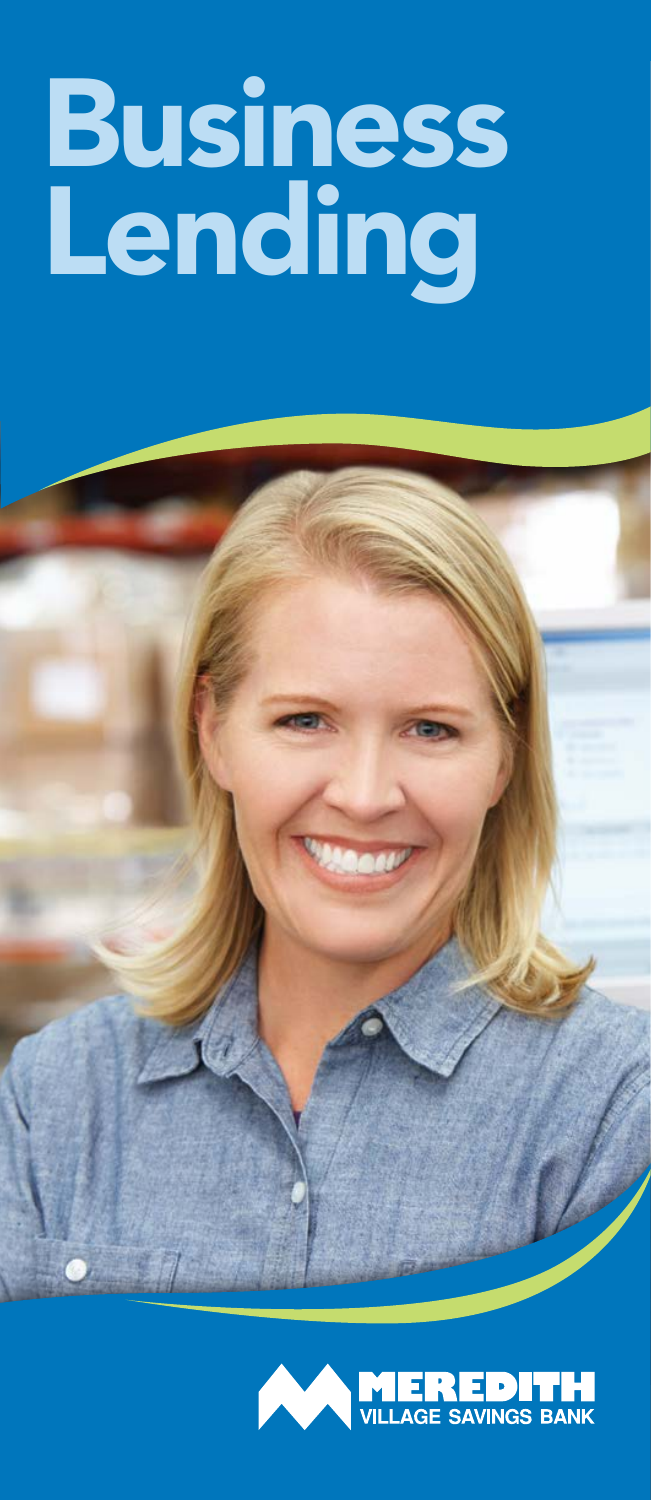# We're there for your business when – and where – you need us.

Every business needs a ready supply of capital to succeed. Whether you need money to fund a start-up, expand an existing business, upgrade equipment or property, increase inventory, or simply continue operations during seasonal slowdowns, Meredith Village Savings Bank has options that work for you.

Our Business Team will work closely with you to find solutions to suit your venture. We understand business. We also understand the challenges and rewards of doing business in New Hampshire.

## Call us, and we'll come to you to discuss the options that best suit your needs including:

- Standard business loans such as term, installment and construction loans
- Commercial real estate loans, including affordable housing financial packages
- Business lines of credit and letters of credit
- Time notes
- Credit enhancement programs, such as Small Business Administration and loans guaranteed by the Business Finance Authority

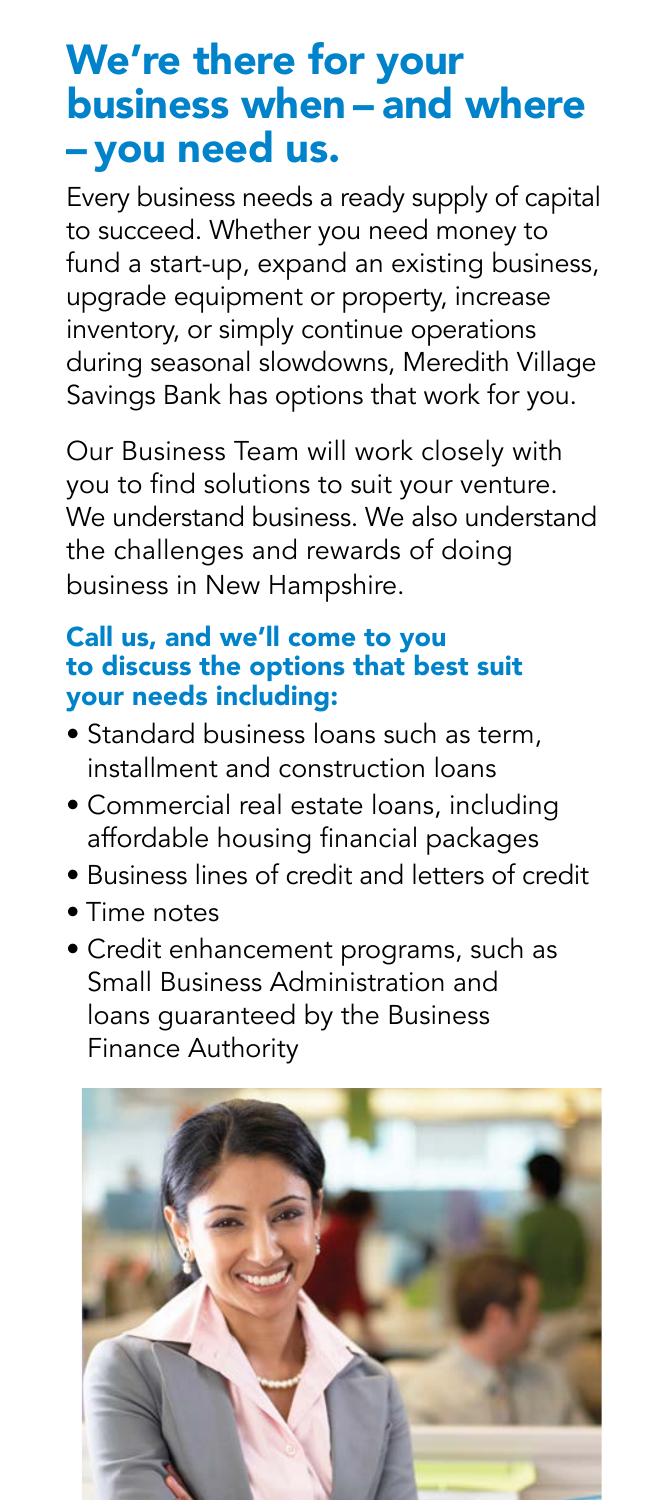When you choose to partner with Meredith Village Savings Bank, you get our undivided attention. Together, we can decide what lending program might work best for you.

## *ezbusiness* Loan

Looking to expand your business? Need cash for a new company vehicle? High speed, high performance computers for the office? At MVSB, we understand that regardless of what you need financing for, you probably need it sooner, rather than later.

With an *ezbusiness* Loan from MVSB, your business will have access to the funds it needs in no time! Enjoy a simplified application process, along with these other benefits:

- Expedited process for approval and closing.
- *ezbusiness* Term Loan term loans from \$5,000 to \$100,000
- *ezbusiness* Lines of Credit revolving lines of credit from \$5,000 to \$100,000

# First time applying for a business loan?

Let's discuss your plan and funding needs. First, you should get some items ready. Visit our website for a checklist of documents and action items you should have handy as you begin exploring business loans and for guidelines on how to write a clear and concise business plan.

To learn more about products and services for your business, stop by any of our locations, call us at 800.922.6872 or visit us online at mvsb.com.